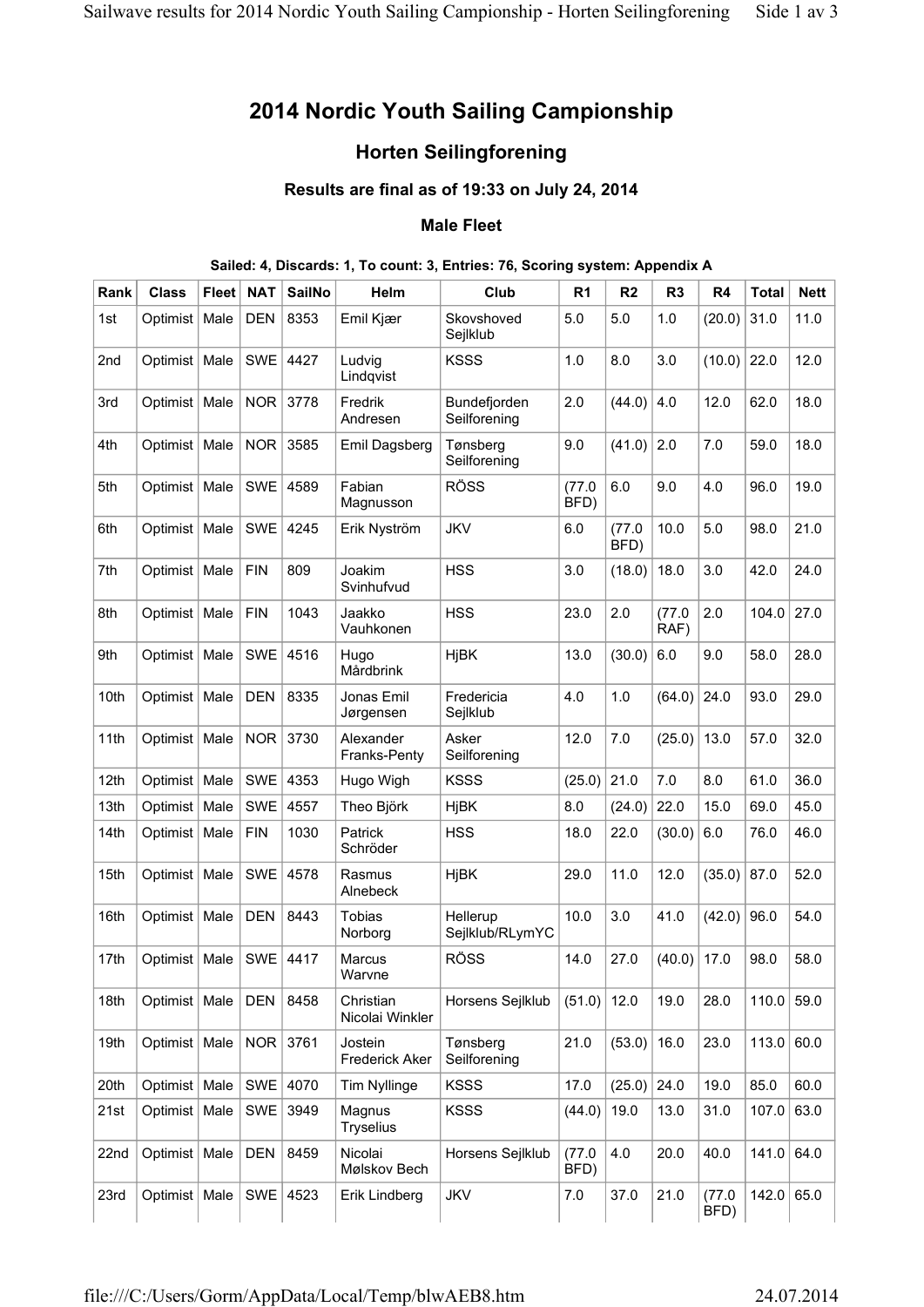| 24th | Optimist   Male |      | <b>DEN</b> | 8149 | <b>Mikkel</b>                         | Vallensbæk                | 11.0           | (77.0)<br>BFD)     | 29.0          | 25.0               | 142.0 | 65.0  |
|------|-----------------|------|------------|------|---------------------------------------|---------------------------|----------------|--------------------|---------------|--------------------|-------|-------|
|      |                 |      |            |      | Petersen                              | Sejlklub                  |                |                    |               |                    |       |       |
| 25th | Optimist   Male |      | <b>DEN</b> | 8506 | Frederik<br>Fomsgaard<br><b>Bruun</b> | Aalborg Sejlklub          | 22.0           | (77.0<br>BFD)      | 14.0          | 30.0               | 143.0 | 66.0  |
| 26th | Optimist        | Male | <b>SWE</b> | 4391 | Simon<br>Börjesson                    | <b>RÄSS</b>               | 15.0           | 32.0               | (33.0)        | 21.0               | 101.0 | 68.0  |
| 27th | Optimist        | Male | <b>FIN</b> | 1040 | Elias Kilpiö                          | <b>HSK</b>                | 47.0           | 13.0               | (59.0)        | 11.0               | 130.0 | 71.0  |
| 28th | Optimist        | Male | <b>NOR</b> | 3615 | Peder Smith                           | Ran seilforening          | 26.0           | 17.0               | 28.0          | (29.0)             | 100.0 | 71.0  |
| 29th | Optimist        | Male | <b>NOR</b> | 3614 | Andreas<br>Hjellestad<br>Hella        | Hjellestad                | 16.0           | (60.0)             | 11.0          | 46.0               | 133.0 | 73.0  |
| 30th | Optimist        | Male | <b>SWE</b> | 4512 | Anton Lundin                          | <b>HjBK</b>               | 24.0           | 33.0               | (50.0)        | 18.0               | 125.0 | 75.0  |
| 31st | Optimist        | Male | <b>FIN</b> | 1054 | Lucas Karlemo                         | <b>ESF</b>                | 37.0           | (77.0)<br>DNC)     | 38.0          | 1.0                | 153.0 | 76.0  |
| 32nd | Optimist        | Male | <b>SWE</b> | 4404 | Gustav<br>Granath                     | <b>OTS</b>                | 40.0           | 23.0               | 15.0          | (77.0<br>BFD)      | 155.0 | 78.0  |
| 33rd | Optimist   Male |      | <b>NOR</b> | 3717 | Magnus<br>Fjellstad                   | <b>KNS</b>                | (77.0<br>BFD)  | 26.0               | 26.0          | 32.0               | 161.0 | 84.0  |
| 34th | Optimist   Male |      | <b>SWE</b> | 4460 | David Mårsäter                        | <b>KSSS</b>               | (77.0)<br>BFD) | 16.0               | 37.0          | 33.0               | 163.0 | 86.0  |
| 35th | Optimist        | Male | <b>DEN</b> | 8452 | <b>Bastian Bæch</b><br>Sørensen       | Vallensbæk<br>sejlklub    | 19.0           | (43.0)             | 32.0          | 36.0               | 130.0 | 87.0  |
| 36th | Optimist   Male |      | <b>DEN</b> | 8493 | William<br>Johannesen                 | Yachtklubben<br>Furesøen  | 33.0           | (42.0)             | 27.0          | 27.0               | 129.0 | 87.0  |
| 37th | Optimist   Male |      | <b>FIN</b> | 936  | Mikael<br>Mustakallio                 | <b>HSS</b>                | 30.0           | (46.0)             | 44.0          | 14.0               | 134.0 | 88.0  |
| 38th | Optimist   Male |      | <b>SWE</b> | 4142 | Olof Swedberg                         | <b>KSSS</b>               | (77.0)<br>BFD) | 77.0<br><b>BFD</b> | 5.0           | 16.0               | 175.0 | 98.0  |
| 39th | Optimist        | Male | <b>DEN</b> | 8271 | Thomas<br>Lybæk<br>Petersen           | Sønderborg<br>Yacht Club  | 20.0           | 39.0               | (56.0)        | 41.0               | 156.0 | 100.0 |
| 40th | Optimist   Male |      | SWE        | 4550 | <b>Gustav Peper</b>                   | <b>BOJK</b>               | 61.0           | 20.0               | $(62.0)$ 26.0 |                    | 169.0 | 107.0 |
| 41st | Optimist   Male |      | <b>FIN</b> | 1056 | Otto Dahlberg                         | N                         | 42.0           | 15.0               | (65.0)        | 53.0               | 175.0 | 110.0 |
| 42nd | Optimist        | Male | <b>NOR</b> | 369  | Mads Harsem                           | Asker                     | 35.0           | 29.0               | 49.0          | (58.0)             | 171.0 | 113.0 |
| 43rd | Optimist   Male |      | <b>NOR</b> | 3633 | Thomas Johan<br>Frigstad              | Lillesand<br>Seilforening | (57.0)         | 9.0                | 48.0          | 57.0               | 171.0 | 114.0 |
| 44th | Optimist   Male |      | <b>DEN</b> | 8407 | <b>Albert Beckett</b>                 | Faaborg Sejlklub          | 43.0           | 34.0               | (45.0)        | 37.0               | 159.0 | 114.0 |
| 45th | Optimist   Male |      | SWE        | 4433 | Nils Brandén                          | <b>BOJK</b>               | 31.0           | (77.0<br>DNC)      | 8.0           | 77.0<br><b>BFD</b> | 193.0 | 116.0 |
| 46th | Optimist   Male |      | <b>DEN</b> | 8343 | <b>Malthe Mattis</b><br>Boe           | Skovshoved<br>Sejlklub    | 41.0           | (61.0)             | 57.0          | 22.0               | 181.0 | 120.0 |
| 47th | Optimist   Male |      | <b>DEN</b> | 8295 | <b>Christoffer Fink</b>               | Skovshoved<br>Sejlklub    | 34.0           | 35.0               | (73.0)        | 51.0               | 193.0 | 120.0 |
| 48th | Optimist   Male |      | <b>NOR</b> | 3620 | William A.<br>Svensrud                | Bærum<br>Seilforening     | 54.0           | 14.0               | 53.0          | (60.0)             | 181.0 | 121.0 |
| 49th | Optimist   Male |      | <b>FIN</b> | 795  | Markus<br>Ihamuotila                  | <b>BS</b>                 | 39.0           | 31.0               | 51.0          | (77.0<br>DNC)      | 198.0 | 121.0 |
| 50th | Optimist   Male |      | <b>DEN</b> | 8394 | Kasper Emil<br>Zachariassen           | Horsens Sejlklub          | 27.0           | 57.0               | (66.0)        | 39.0               | 189.0 | 123.0 |
| 51st | Optimist   Male |      | <b>NOR</b> | 3820 | Marius<br>Bjelkarøy<br>Westervik      | Ran seilforening          | 60.0           | $(64.0)$ 31.0      |               | 34.0               | 189.0 | 125.0 |
|      |                 |      |            |      |                                       |                           |                |                    |               |                    |       |       |